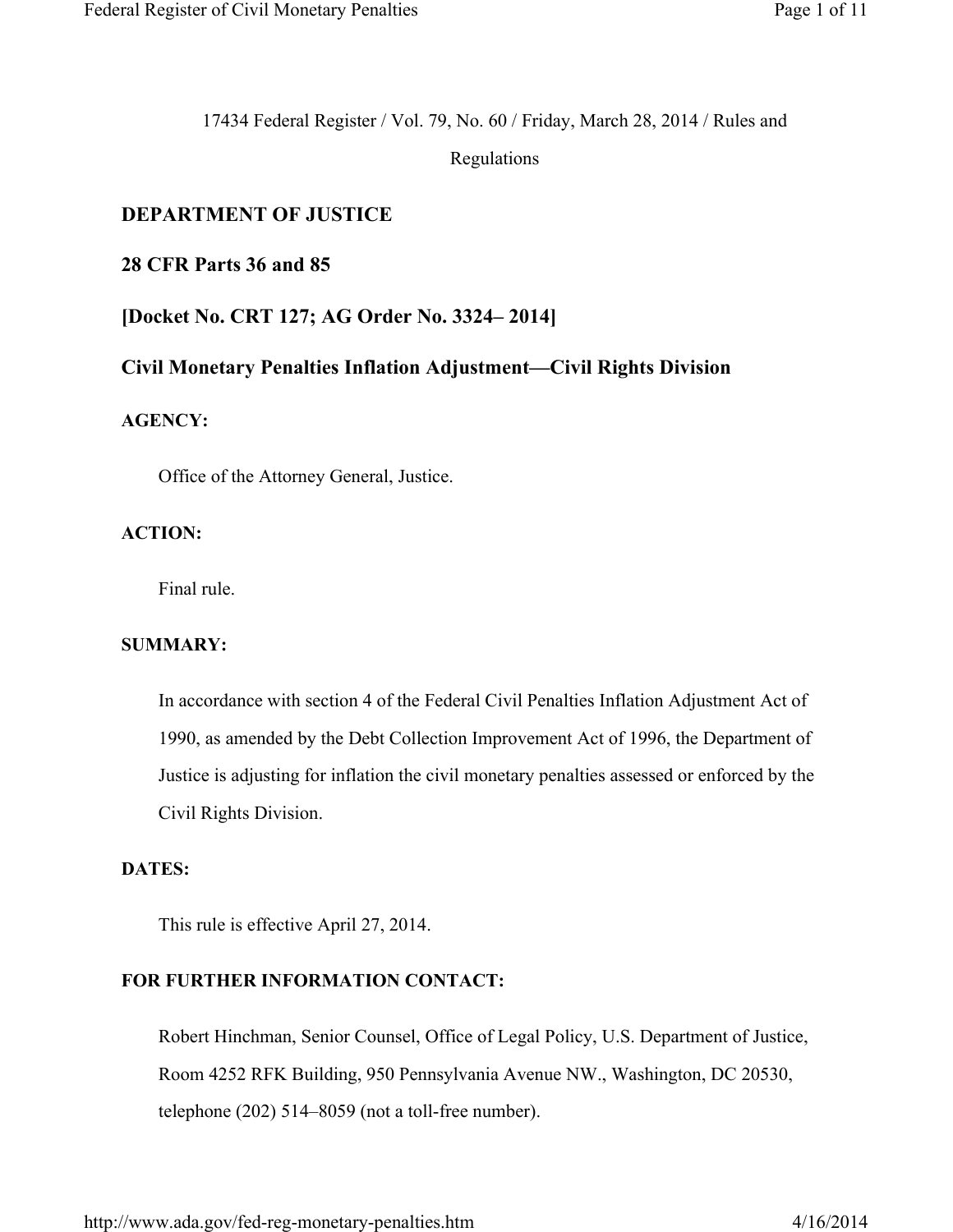# **SUPPLEMENTARY INFORMATION:**

# **Background**

The Federal Civil Penalties Inflation Adjustment Act of 1990, Public Law 101–410, 28 U.S.C. 2461 note (Adjustment Act), provides for the regular evaluation of civil monetary penalties to ensure that they continue to maintain their deterrent effect and that penalty amounts due the Federal Government are properly accounted for and collected. On April 26, 1996, section 31001 of the Omnibus Consolidated Rescissions and Appropriations Act of 1996, Public Law 104–134, also known as the Debt Collection Improvement Act of 1996 (Improvement Act), amended the Adjustment Act to provide for more effective tools for government-wide collection of delinquent debt. In particular, section 31001(s) (1) of the Improvement Act amended section 4 of the Adjustment Act to require the head of each agency to "by regulation adjust each civil monetary penalty provided by law within the jurisdiction of the Federal agency" and to "publish each such regulation in the **Federal Register**" not later than 180 days after enactment of the Debt Collection Improvement Act of 1996, and at least every four years thereafter. Subsection (s)(1) also added a new section 7 to the Adjustment Act providing that any increase in a civil monetary penalty made pursuant to that Act shall apply only to violations that occur after the date the increase takes effect. Subsection (s)(2) of the Improvement Act provides that the first adjustment of a civil monetary penalty made pursuant to the amendment in subsection  $(s)(1)$  may not exceed 10

In compliance with these statutory requirements, the Department of Justice published a rule on February 12, 1999 (64 FR 7066), adjusting the immigration-related civil monetary penalties, and a second rule on August 30, 1999 (64 FR 47099), adjusting the other civil monetary penalties assessed or enforced by the Department within its areas of responsibility (codified in 28 CFR parts 36 and 85).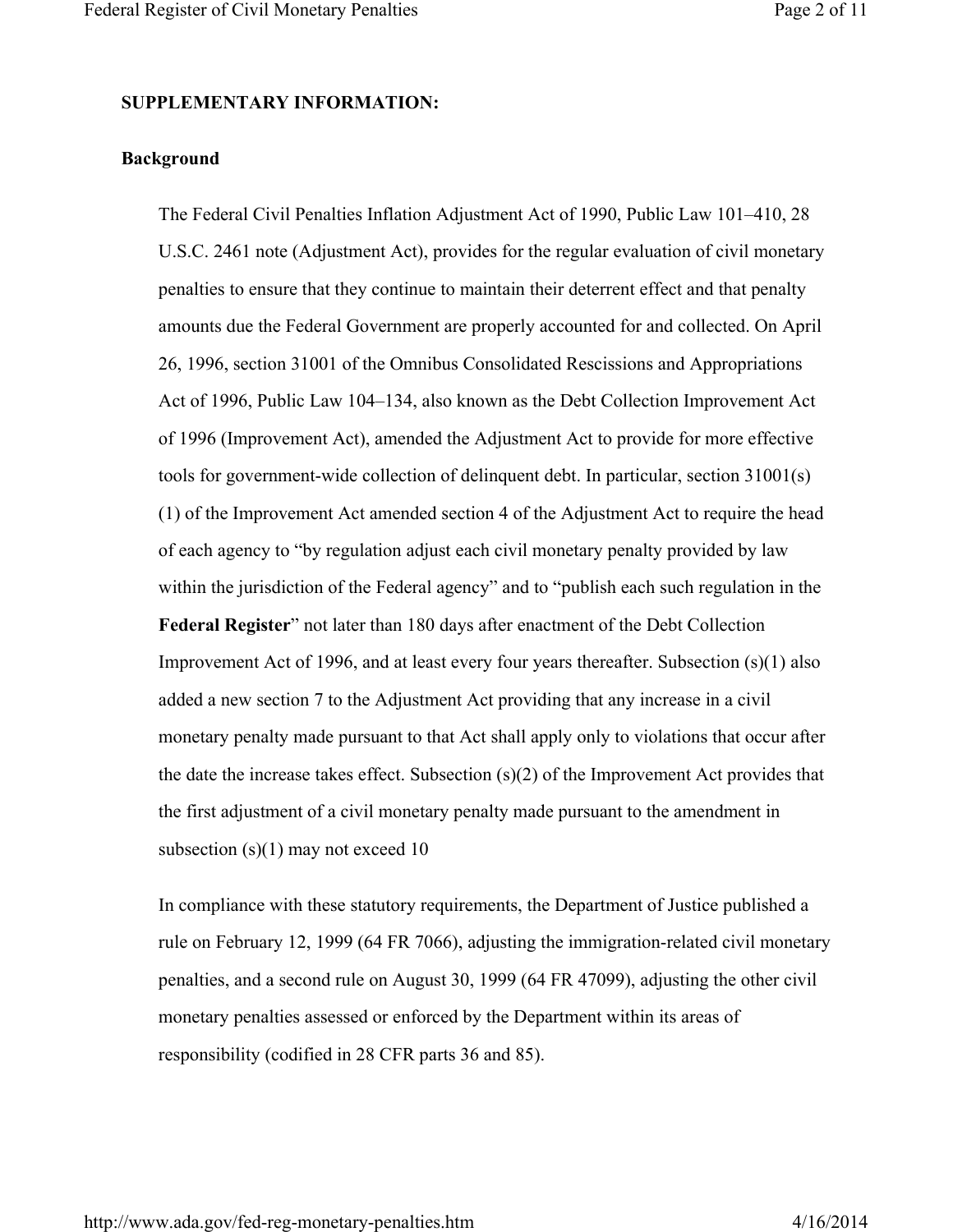The amounts of the adjustments are determined according to a formula set forth in the Adjustment Act, Public Law 101–410. The statutory formulas for the inflation adjustment calculations are set forth in 28 CFR 85.2, including the applicable "rounder" (or increment) used for calculations based on the amount of the current penalty. For example, the applicable "rounder" for a current \$15,000 civil penalty amount is \$5,000. This means that there would be no adjustment of the current amount if the raw inflation adjustment calculation shows an increase of less than \$2,500, but the civil penalty amount would be increased by the full \$5,000 increment if the raw inflation adjustment is above

#### **Adjustments Made in This Rule for Civil Monetary Penalties Relating to Civil Rights**

By this rule, the Department of Justice is making adjustments for inflation in the civil monetary penalties assessed or enforced by the Civil Rights Division. $\frac{1}{n}$  The Department will separately publish a rule adjusting the other civil monetary penalties assessed or enforced by the Department.

Several civil monetary penalties were previously adjusted in 1999: civil monetary penalties in the amounts of \$55,000 and \$110,000 under the Americans With Disabilities Act, 42 U.S.C. 12188(b)(2)(C); civil monetary penalties in the amounts of \$11,000 and \$27,500 under the Freedom of Access to Clinic Entrances Act of 1994, 18 U.S.C. 248(c) (2)(B), and civil monetary penalties in the amounts of \$55,000 and \$110,000 under the Fair Housing Act of 1968, 42 U.S.C. 3614(d)(1)(C). However, this rule is also adjusting for the first time the civil monetary penalties under the Servicemembers Civil Relief Act, 50 U.S.C. App. 597(b)(3), as amended in 2010, and two penalties imposed under the Freedom of Access to Clinic Entrances Act of 1994, 28 U.S.C. 248(b), which had not previously been adjusted.

The adjustments in the civil monetary penalties under this rule will take effect in 2014. In accordance with the Act, the adjustments made by this rule are based on the Bureau of Labor Statistics' Consumer Price Index for June of the calendar year preceding the year of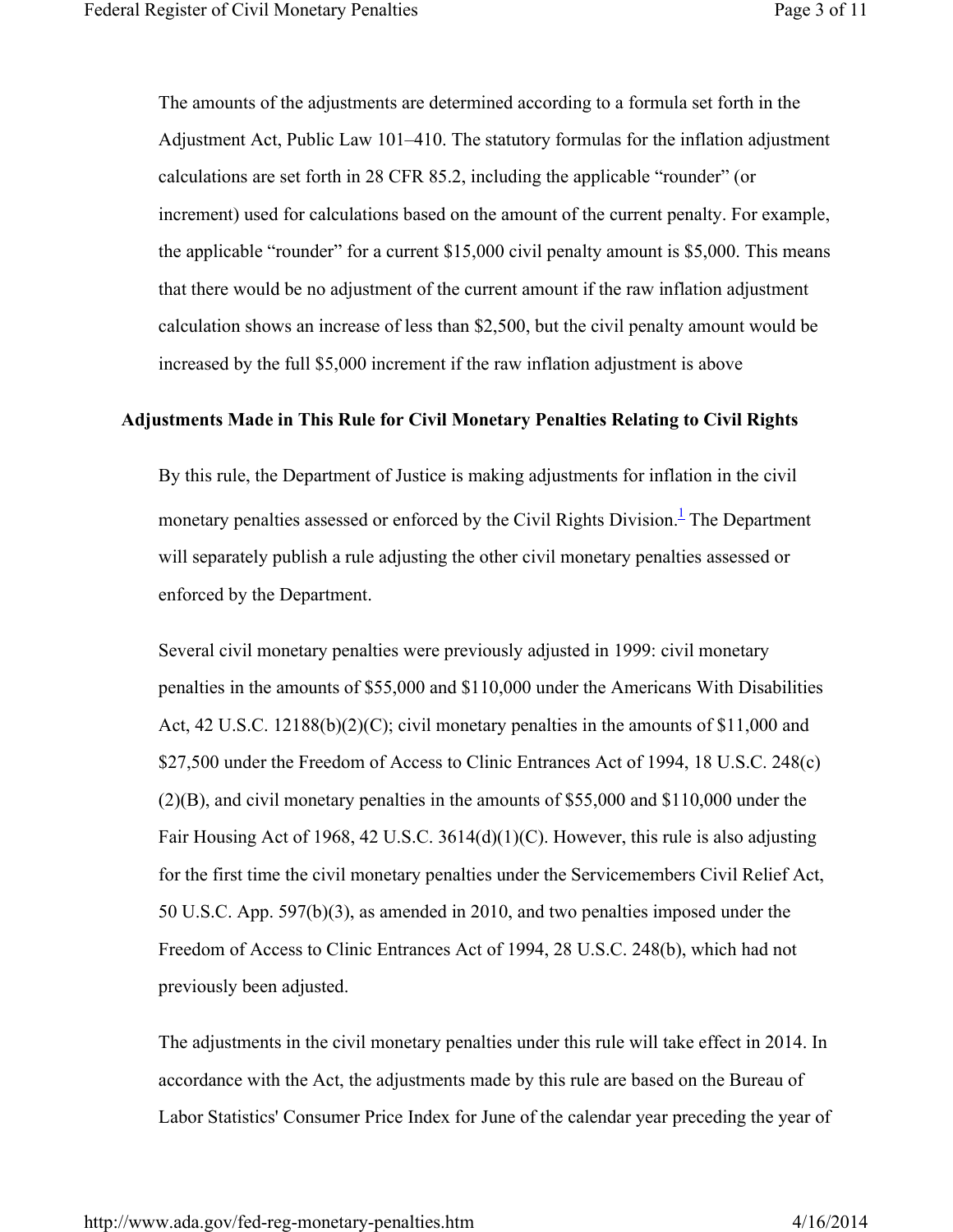adjustment, that is, the amount for June 2013. The inflation factor from June 1999 (166.2), the year of adjustment for the previously-adjusted civil monetary penalties, to June 2013 (233.504) is 40.5%. Applying that factor, and the applicable "rounders," this rule adjusts previously adjusted civil monetary penalty amounts as follows:

| Current<br>amount | Raw inflation<br>calculation | Rounder | Inflation<br>adjustment | Adjusted civil<br>penalty amount |
|-------------------|------------------------------|---------|-------------------------|----------------------------------|
| \$11,000          | \$4,455                      | \$5,000 | \$5,000                 | \$16,000                         |
| 27,500            | 11,136                       | 5,000   | 10,000                  | 37,500                           |
| 55,000            | 22,273                       | 5,000   | 20,000                  | 75,000                           |
| 110,000           | 44,545                       | 10,000  | 40,000                  | 150,000                          |
|                   |                              |         |                         |                                  |

Two civil monetary penalties in the amount of \$15,000 imposed under the Freedom of Access to Clinic Entrances Act of 1994 were not adjusted in 1999 because they did not meet the threshold for adjustment at that time. The inflation factor from June 1994 (148.0), the year of enactment, to June 2013 (233.504) is 57.8%. Applying that factor for the current \$15,000 civil penalty amounts, the raw inflation calculation is \$8,666, above the applicable "rounder" of \$5,000. However, as this is the first adjustment, the increase is subject to a 10% cap as provided by statute for first adjustments. (Sec.  $(s)(2)$ ) of the Adjustment Act.) Accordingly, these civil penalty amounts are being increased from \$15,000 to \$16,500.

Finally, in 2010 Congress amended the Servicemembers Civil Relief Act to add two civil monetary penalties, and the inflation factor from June 2010 (217.965) to June 2013 (233.504) is 7.1%. This rule adjusts these penalties for the first time. (Although these adjustments are subject to a 10% cap for a first-time adjustment, the actual inflation adjustment is less than 10%.)

| Current | Raw inflation | Rounder | Inflation  | <b>Adjusted Civil</b> |
|---------|---------------|---------|------------|-----------------------|
| amount  | calculation   |         | adjustment | penalty amount        |
|         |               |         |            |                       |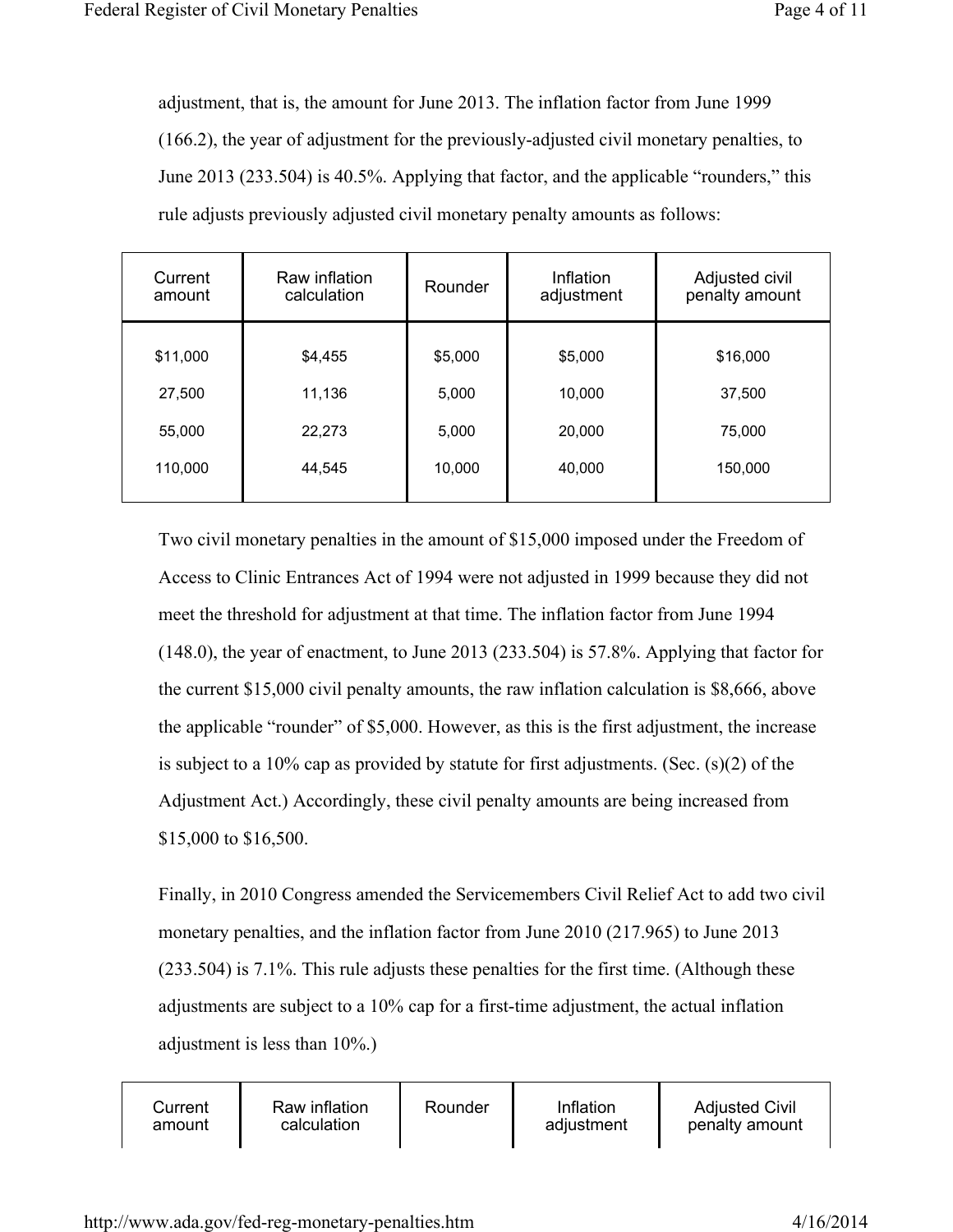| \$55,000 | \$3,921 | \$5,000 | \$5,000 | \$60,000 |
|----------|---------|---------|---------|----------|
| 110,000  | 7,842   | 10,000  | 10,000  | 120,000  |

In each case, the adjusted civil penalty amounts are applicable only to violations occurring after the date the increase takes effect. See 28 U.S.C. 2461 note. Therefore, violations occurring before April 28, 2014, are subject to the civil monetary penalty amounts set forth in the Department's existing regulations in 28 CFR parts 36 and 85 (or as set by statute if the amount has not yet been adjusted by regulation).

Other agencies are responsible for the inflation adjustments of certain other civil monetary penalties that the Department's litigating components bring suit to collect. The reader should consult the regulations of those other agencies for any inflation adjustments to those penalties.

## *Administrative Procedure Act, 5 U.S.C. 553*

The Attorney General finds that good cause exists under 5 U.S.C. 553(b)(3)(B) for immediate implementation of this final rule without prior notice and comment. This rule is a nondiscretionary ministerial action to conform the amount of civil penalties assessed or enforced by the Department of Justice to the statutorily mandated ranges as adjusted for inflation. The Attorney General is under a legal obligation to adjust these civil penalties for inflation using a statutorily required formula. The calculation of these inflation adjustments follows the specific mathematical formula set forth in section 5 of the Adjustment Act.

## *Regulatory Flexibility Act*

The Attorney General, in accordance with the Regulatory Flexibility Act, 5 U.S.C. 605 (b), has reviewed this rule and by approving it certifies that it will not have a significant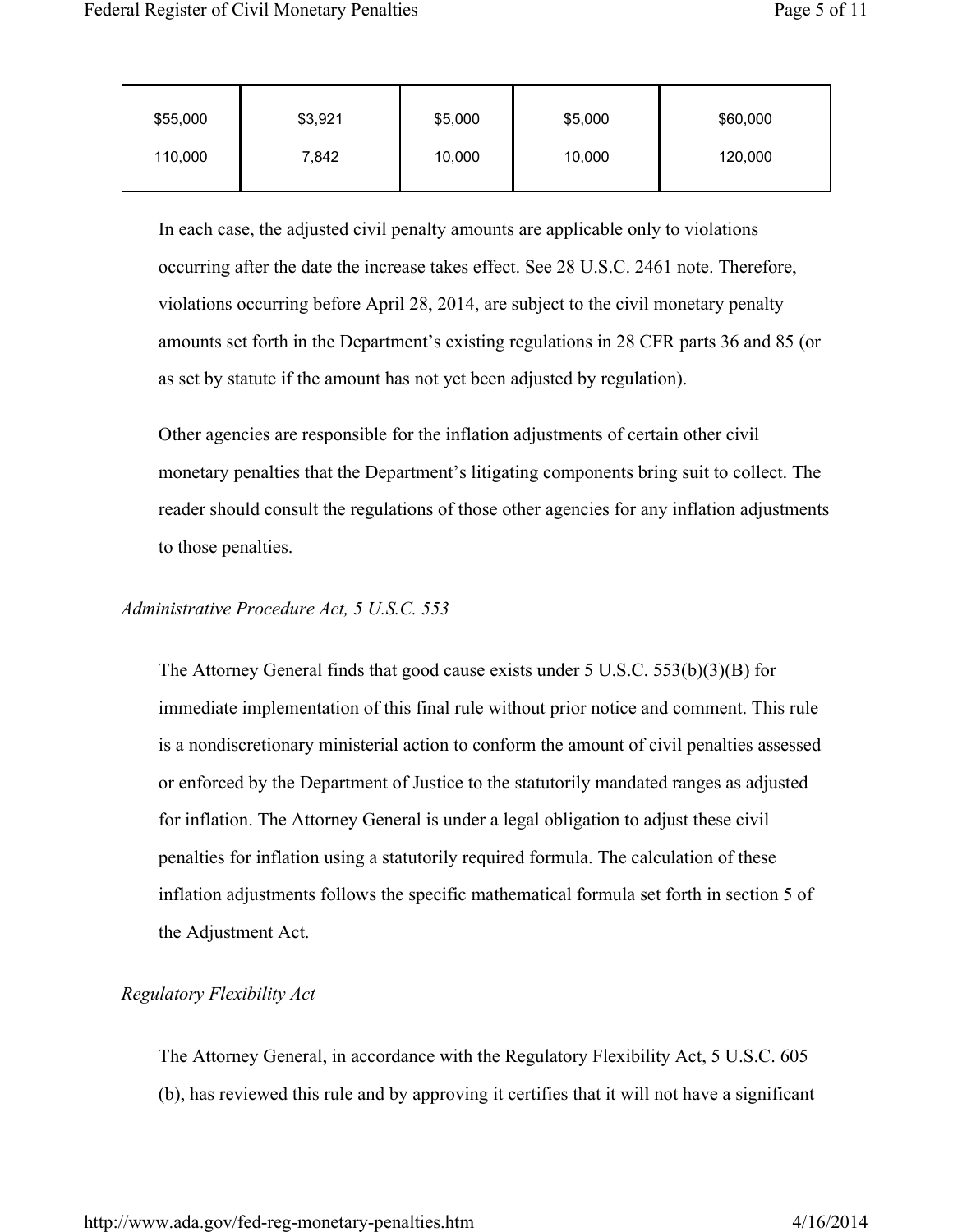economic impact on a substantial number of small entities. Only those entities that are determined to have violated Federal law and regulations would be affected by the increase in penalties made by this rule pursuant to the statutory requirement. Further, no Regulatory Flexibility Act analysis is required for this rule because publication of a notice of proposed rulemaking was not required for it.

#### *Executive Orders 12866 and 13563 - Regulatory Review*

This regulation has been drafted and reviewed in accordance with Executive Order 12866 ("Regulatory Planning and Review"), section 1(b) ("The Principles of Regulation"), and in accordance with Executive Order 13563 ("Improving Regulation and Regulatory Review"), section 1 ("General Principles of Regulation").

The Department of Justice has determined that this rule is not a "significant regulatory action" under Executive Order 12866, section 3(f), and accordingly this rule has not been reviewed by the Office of Management and Budget.

Both Executive Orders 12866 and 13563 direct agencies to assess all costs and benefits of available regulatory alternatives and, if regulation is necessary, to select regulatory approaches that maximize net benefits (including potential economic, environmental, public health and safety effects, distributive impacts, and equity). This final rule, however, makes nondiscretionary adjustments to existing civil monetary penalties, and the Department is required to promulgate these adjustments in accordance with the formulas prescribed by statute. The Department therefore does not have the flexibility to alter the adjustments of the civil monetary penalty amounts as provided in this rule.

#### *Executive Order 13132 - Federalism*

This rule will not have substantial direct effects on the States, on the relationship between the national government and the States, or on the distribution of power and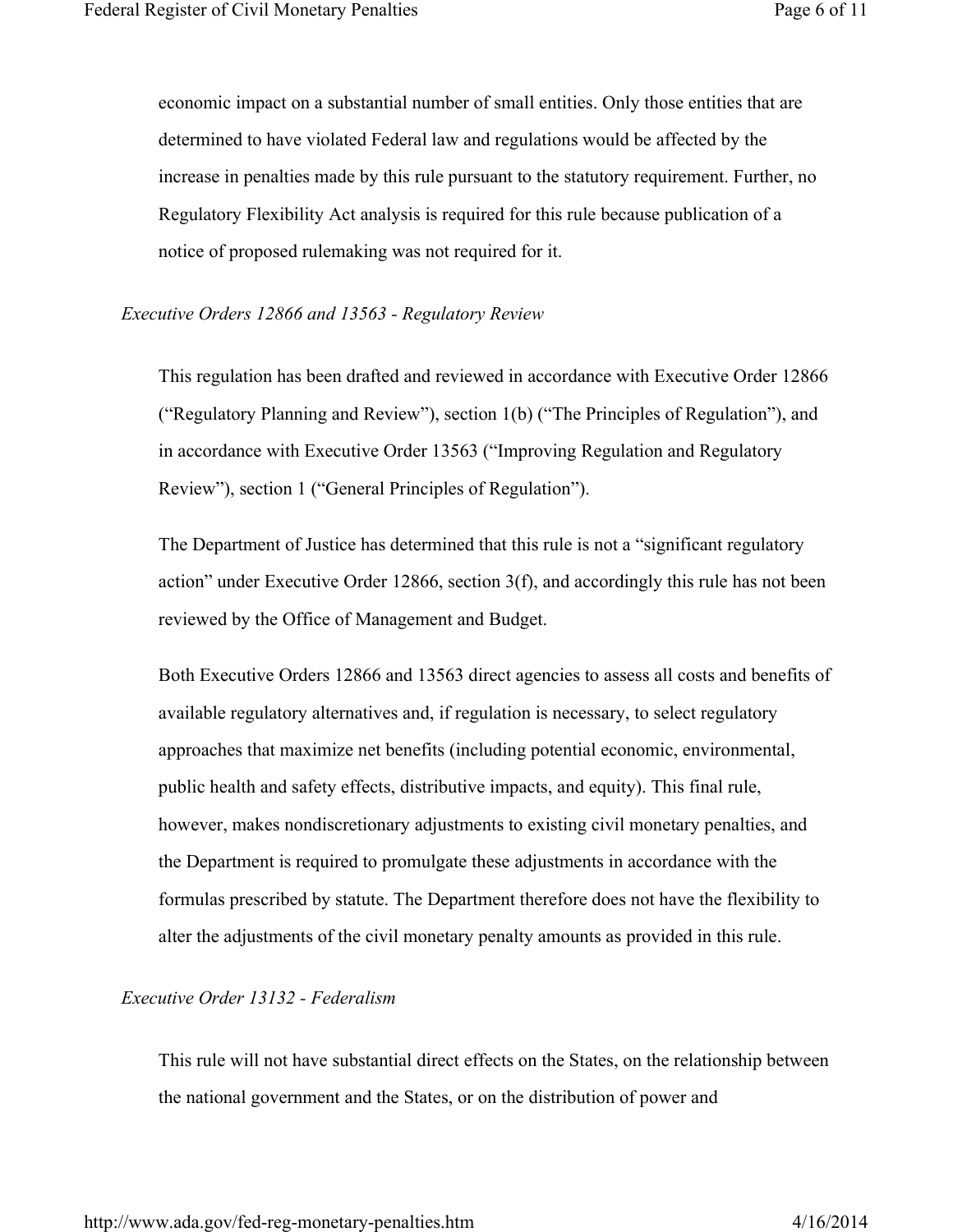responsibilities among the various levels of government. Therefore, in accordance with Executive Order 13132 it is determined that this rule does not have sufficient federalism implications to warrant the preparation of a Federalism Assessment.

#### *Executive Order 12988 - Civil Justice Reform*

This regulation meets the applicable standards set forth in sections  $3(a)$  and  $3(b)(2)$  of Executive Order 12988.

#### *Unfunded Mandates Reform Act of 1995*

This rule will not result in the expenditure by State, local and tribal governments, in the aggregate, or by the private sector, of \$100 million or more in any one year, and it will not significantly or uniquely affect small governments. Therefore, no actions were deemed necessary under the provisions of the Unfunded Mandates Reform Act of 1995.

#### *Small Business Regulatory Enforcement Fairness Act of 1996*

This rule is not a major rule as defined by section 251 of the Small Business Regulatory Enforcement Fairness Act of 1996, 5 U.S.C. 804. It will not result in an annual effect on the economy of \$100 million or more; a major increase in costs or prices; or significant adverse effects on competition, employment, investment, productivity, innovation, or on the ability of United States-based enterprises to compete with foreign-based enterprises in domestic and export markets.

#### **List of Subjects**

## *28 CFR Part 36*

Administrative practice and procedure, Alcoholism, Americans with disabilities, Buildings, Business and industry, Civil rights, Consumer protection, Drug abuse,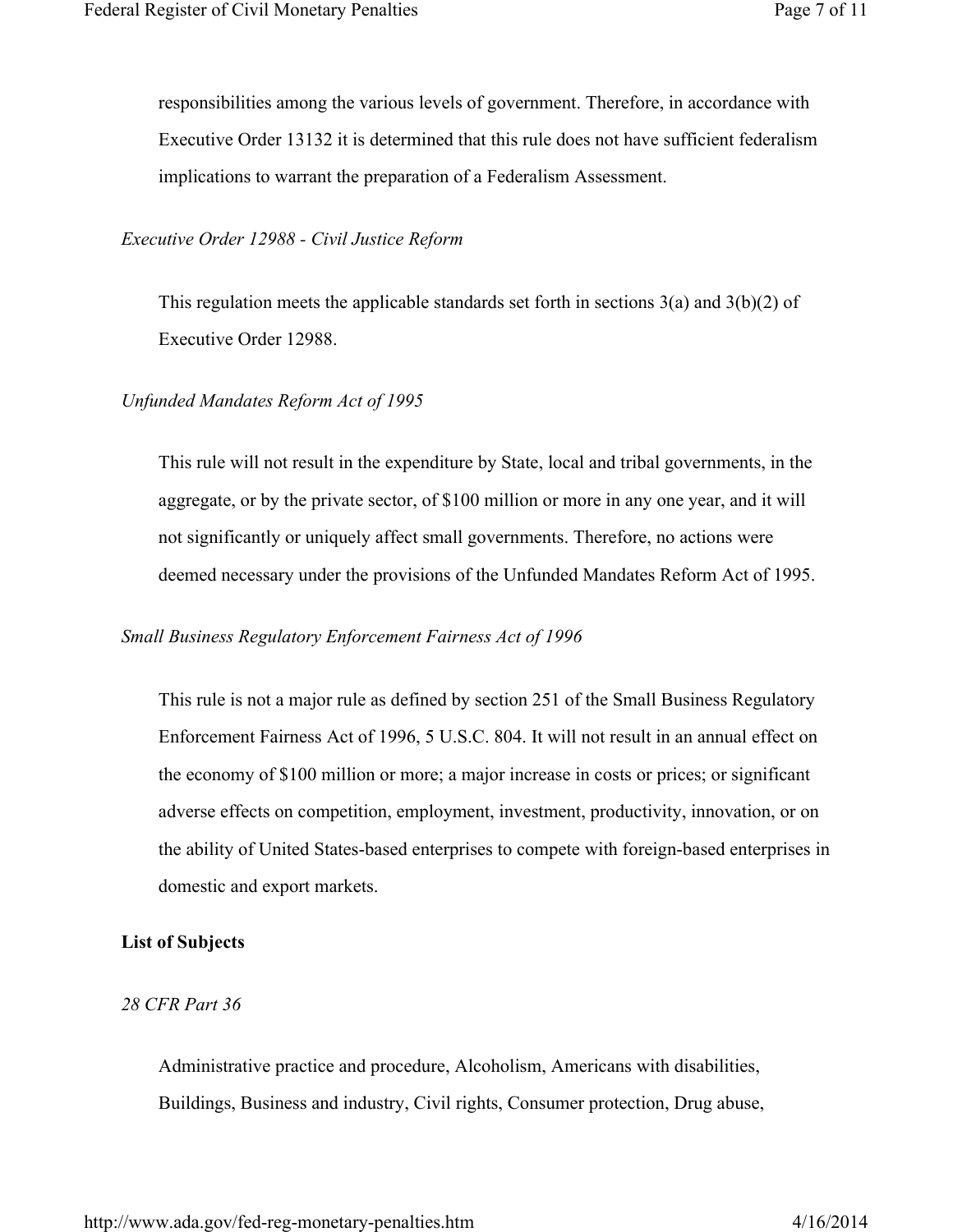Handicapped, Historic preservation, Penalties, Reporting and recordkeeping requirements.

*28 CFR Part 85*

Penalties.

Accordingly, for the reasons set forth in the preamble, chapter I of Title 28 of the Code of Federal Regulations is amended as follows:

# **PART 36 - NONDISCRIMINATION ON THE BASIS OF DISABILITY BY PUBLIC ACCOMMODATIONS AND IN COMMERCIAL FACILITIES**

1. The authority citation for part 36 continues to read as follows:

**Authority:** 5 U.S.C. 301; 28 U.S.C. 509, 510; 42 U.S.C. 12188(b); Pub. L. 101-410, 104 Stat. 890, as amended by Pub. L. 104-134, 110 Stat. 1321.

2. Section 36.504 is amended by revising paragraphs  $(a)(3)(i)$  and  $(ii)$  to read as follows:

## **§ 36.504 Relief.**

 $(a) * * *$ 

 $(3)$  \* \* \*

(i) Not exceeding \$50,000 for a first violation occurring before September 29, 1999, and not exceeding \$55,000 for a first violation occurring on or after September 29, 1999, and before April 28, 2014, and not exceeding \$75,000 for a first violation occurring on or after April 28, 2014.

(ii) Not exceeding \$100,000 for any subsequent violation occurring before September 29, 1999, and not exceeding \$110,000 for any subsequent violation occurring on or after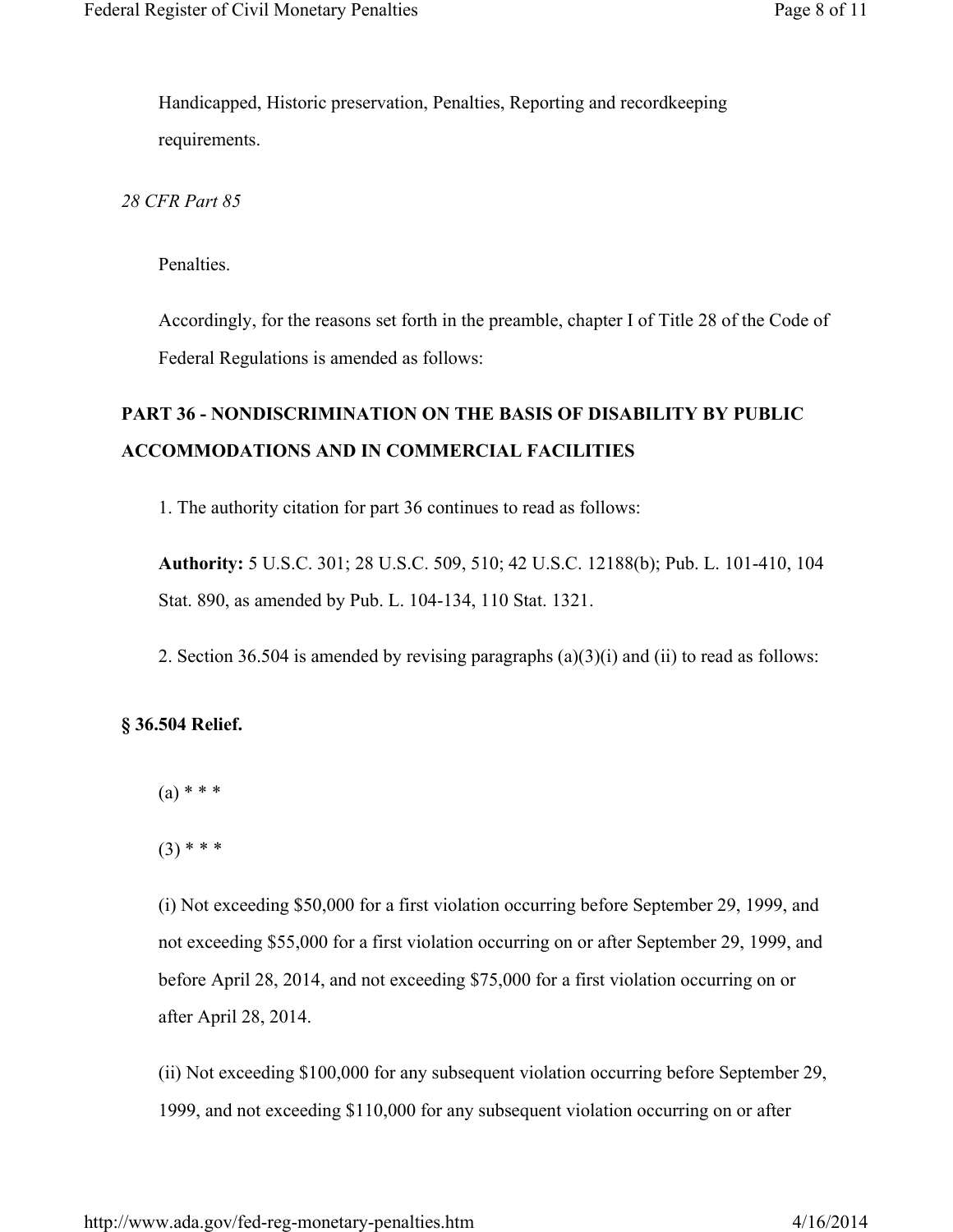September 29, 1999, and before April 28, 2014, and not exceeding \$150,000 for any subsequent violation occurring on or after April 28, 2014.

\* \* \* \* \* \* \* \*

### **PART 85 - CIVIL MONETARY PENALTIES INFLATION ADJUSTMENT**

3. The authority citation for part 85 continues to read as follows:

**Authority:** 5 U.S.C. 301, 28 U.S.C. 503; Pub. L. 101-410, 104 Stat. 890, as amended by Pub. L. 104-134, 110 Stat. 1321.

4. Section 85.3 is amended by revising the introductory text and paragraph (b) to read as follows:

## **§ 85.3 Adjustments to penalties.**

The civil monetary penalties provided by law within the jurisdiction of the respective components of the Department, as set forth in paragraphs (a) through (d) of this section, are adjusted in accordance with the inflation adjustment procedures prescribed in section 5 of the Federal Civil Penalties Inflation Adjustment Act of 1990, Public Law 101-410, as follows. The adjusted penalties set forth in paragraphs (a), (c), and (d) of this section are effective for violations occurring on or after September 29, 1999.

\* \* \* \* \* \* \* \*

*(b) Civil Rights Division.* (1) 18 U.S.C. 248(c)(2)(B), Freedom of Access to Clinic Entrances Act of 1994 (Nonviolent Physical Obstruction):

(i) The civil monetary penalty amount for a first order for nonviolent physical obstruction, initially set at \$10,000, is adjusted to \$11,000 for a violation occurring on or after September 29, 1999, and before April 28, 2014, and is adjusted to \$16,000 for a violation occurring on or after April 28, 2014.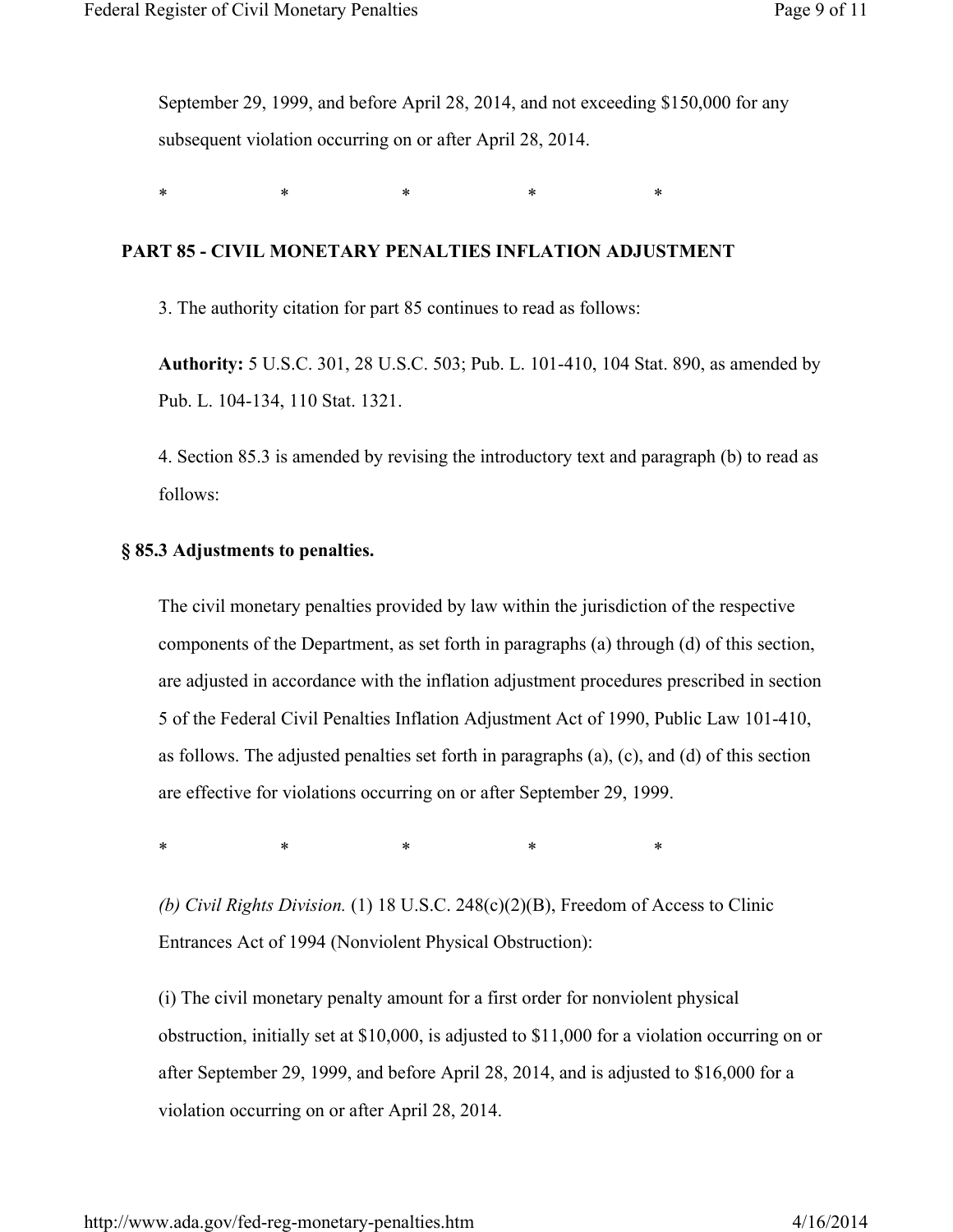(ii) The civil monetary penalty amount for a subsequent order for nonviolent physical obstruction, initially set at \$15,000, is adjusted to \$16,500 for a violation occurring on or after April 28, 2014.

 $(2)$  18 U.S.C. 248 $(c)(2)(B)$ , Freedom of Access to Clinic Entrances Act of 1994 (Other Violations):

(i) The civil monetary penalty amount for a first order other than for nonviolent physical obstruction, initially set at \$15,000, is adjusted to \$16,500 for a violation occurring on or after April 28, 2014.

(ii) The civil monetary penalty amount for a subsequent order other than for nonviolent physical obstruction, initially set at \$25,000, is adjusted to \$27,500 for a violation occurring on or after September 29, 1999, and before April 28, 2014, and is adjusted to \$37,500 for a violation occurring on or after April 28, 2014.

(3) 42 U.S.C. 3614(d)(1)(C), Fair Housing Act of 1968, as amended (Pattern or Practice Violation):

(i) The civil monetary penalty amount for a first order, initially set at \$50,000, is adjusted to \$55,000 for a violation occurring on or after September 29, 1999, and before April 28, 2014, and is adjusted to \$75,000 for a violation occurring on or after April 28, 2014.

(ii) The civil monetary penalty amount for a subsequent order, initially set at \$100,000, is adjusted to \$110,000 for a violation occurring on or after September 29, 1999, and before April 28, 2014, and is adjusted to \$150,000 for a violation occurring on or after April 28, 2014.

(4) 50 U.S.C. App. 597(b)(3), Servicemembers Civil Relief Act of 2003, as amended:

(i) The civil monetary penalty amount for a first violation, initially set at \$55,000, is adjusted to \$60,000 for a violation occurring on or after April 28, 2014.